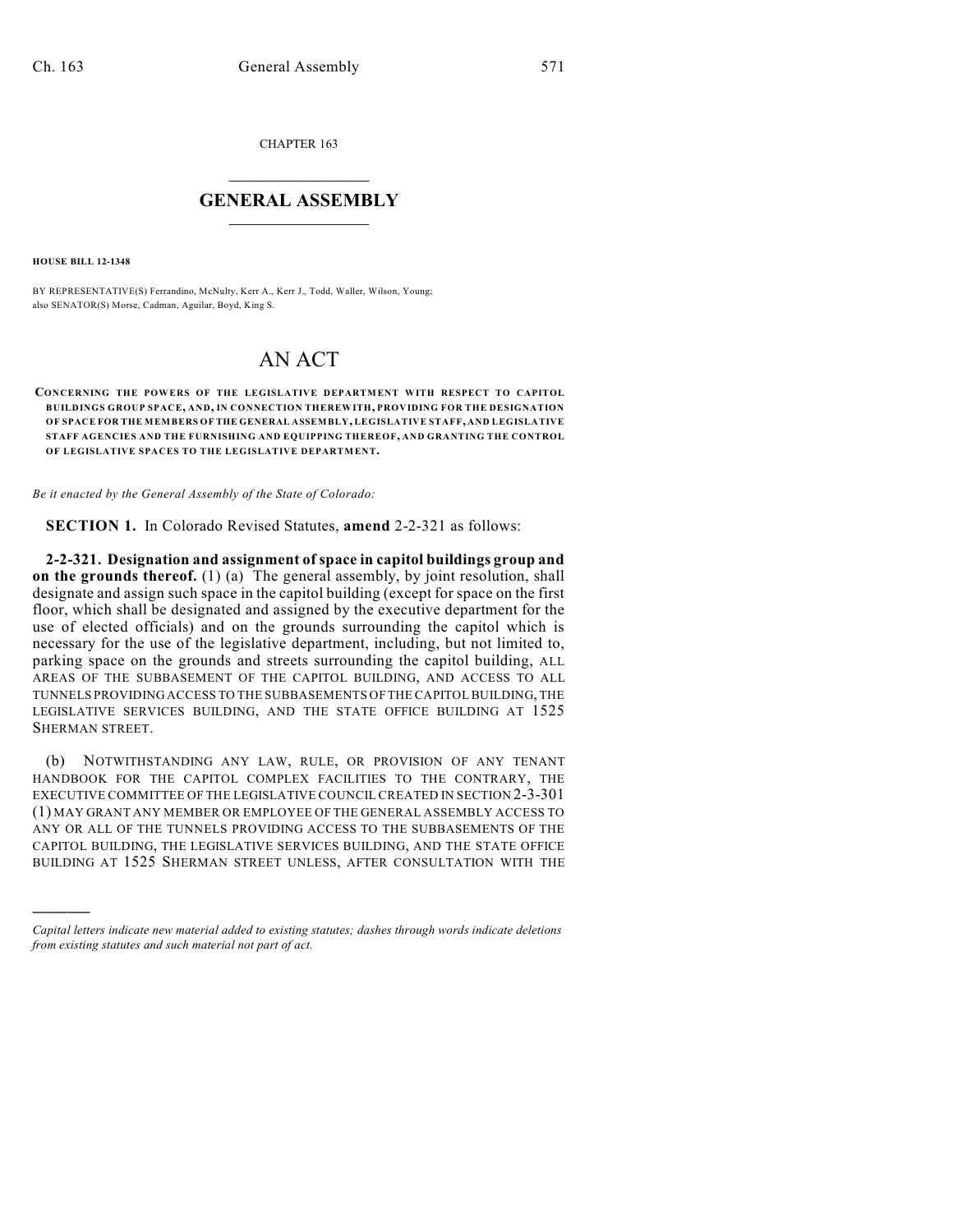DEPARTMENT OF PERSONNEL AND THE COLORADO STATE PATROL, THE EXECUTIVE COMMITTEE DETERMINES THAT DENIAL OF ACCESS IS NECESSARY TO ADDRESS IMMEDIATE CONCERNS ABOUT BUILDING SECURITY AND OCCUPANT PROTECTION.

(c) NOTWITHSTANDING ANY LAW OR RULE TO THE CONTRARY, AFTER THE ATTORNEY GENERAL AND THE STAFF OF THE ATTORNEY GENERAL VACATE THE STATE OFFICE BUILDING AT 1525 SHERMAN STREET, THE DEPARTMENT OF PERSONNEL SHALL DESIGNATE PARKING SPACE IN THE STATE PARKING LOT AT LINCOLN STREET AND EAST COLFAX AVENUE TO THE GENERAL ASSEMBLY BASED UPON APPROXIMATELY THE SAME PROPORTION AS THE PROPORTION OF SPACE IN THE STATE OFFICE BUILDING AT 1525 SHERMAN STREET DESIGNATED AND ASSIGNED BY THE GENERAL ASSEMBLY TO THE TOTAL AMOUNT OF SPACE IN THAT STATE OFFICE BUILDING.THE GENERAL ASSEMBLY, BY JOINT RESOLUTION, SHALL ASSIGN PARKING SPACE ALLOCATED TO THE GENERAL ASSEMBLY PURSUANT TO THIS PARAGRAPH (c).

(2) (a) In addition, the general assembly shall designate and assign such space in the state museum building LEGISLATIVE SERVICES BUILDING at Fourteenth avenue and Sherman street, INCLUDING, BUT NOT LIMITED TO, ALL AREAS OF THE SUBBASEMENT OF THE LEGISLATIVE SERVICES BUILDING, AND ON NO MORE THAN TWO FLOORS OF THE STATE OFFICE BUILDING AT 1525 SHERMAN STREET AFTER THE ATTORNEY GENERAL AND THE STAFF OF THE ATTORNEY GENERAL VACATE SAID STATE OFFICE BUILDING and may provide for the furnishing and equipping thereof as may be necessary for the use of the legislative department.

(b) (I) IF ANY OF THE SPACE REFERRED TO IN PARAGRAPH (a) OF THIS SUBSECTION (2) IS ASSIGNED TO THE SENATE OR HOUSE OF REPRESENTATIVES, THE EXECUTIVE COMMITTEE OF THE LEGISLATIVE COUNCIL CREATED IN SECTION 2-3-301 (1) SHALL DETERMINE THE ALLOCATION OF THE SPACE BETWEEN THE TWO HOUSES.

(II) ANY SPACE ALLOCATED TO THE SENATE SHALL BE ASSIGNED BY THE PRESIDENT OF THE SENATE AND THE MAJORITY AND MINORITY LEADERS OF THE SENATE IN AN EQUITABLE MANNER AMONG THE MAJOR POLITICAL PARTIES WITH WHICH MEMBERS OF THE SENATE ARE AFFILIATED.

(III) ANY SPACE ALLOCATED TO THE HOUSE OF REPRESENTATIVES SHALL BE ASSIGNED BY THE SPEAKER OF THE HOUSE OF REPRESENTATIVES AND THE MAJORITY AND MINORITY LEADERS OF THE HOUSE OF REPRESENTATIVES IN AN EQUITABLE MANNER AMONG THE MAJOR POLITICAL PARTIES WITH WHICH MEMBERS OF THE HOUSE OF REPRESENTATIVES ARE AFFILIATED.

**SECTION 2.** In Colorado Revised Statutes, **amend** 24-82-101 as follows:

**24-82-101. Control of legislative space in the capitol, the legislative services building, and the state office building at 1525 Sherman street - responsibility of department of personnel for supervision of maintenance in capitol buildings group - exception.** (1) IN ACCORDANCE WITH THE PROVISIONS OF SECTION 2-2-321, C.R.S., CONCERNING SPACE FOR THE LEGISLATIVE DEPARTMENT, SUBJECT TO APPROPRIATIONS MADE BY THE GENERAL ASSEMBLY AND SUBJECT TO THE PROVISIONS OF SECTION 24-82-108, CONCERNING PRESERVATION OF THE STATE CAPITOL BUILDING, the department of personnel LEGISLATIVE DEPARTMENT, ACTING THROUGH THE EXECUTIVE COMMITTEE OF THE LEGISLATIVE COUNCIL: